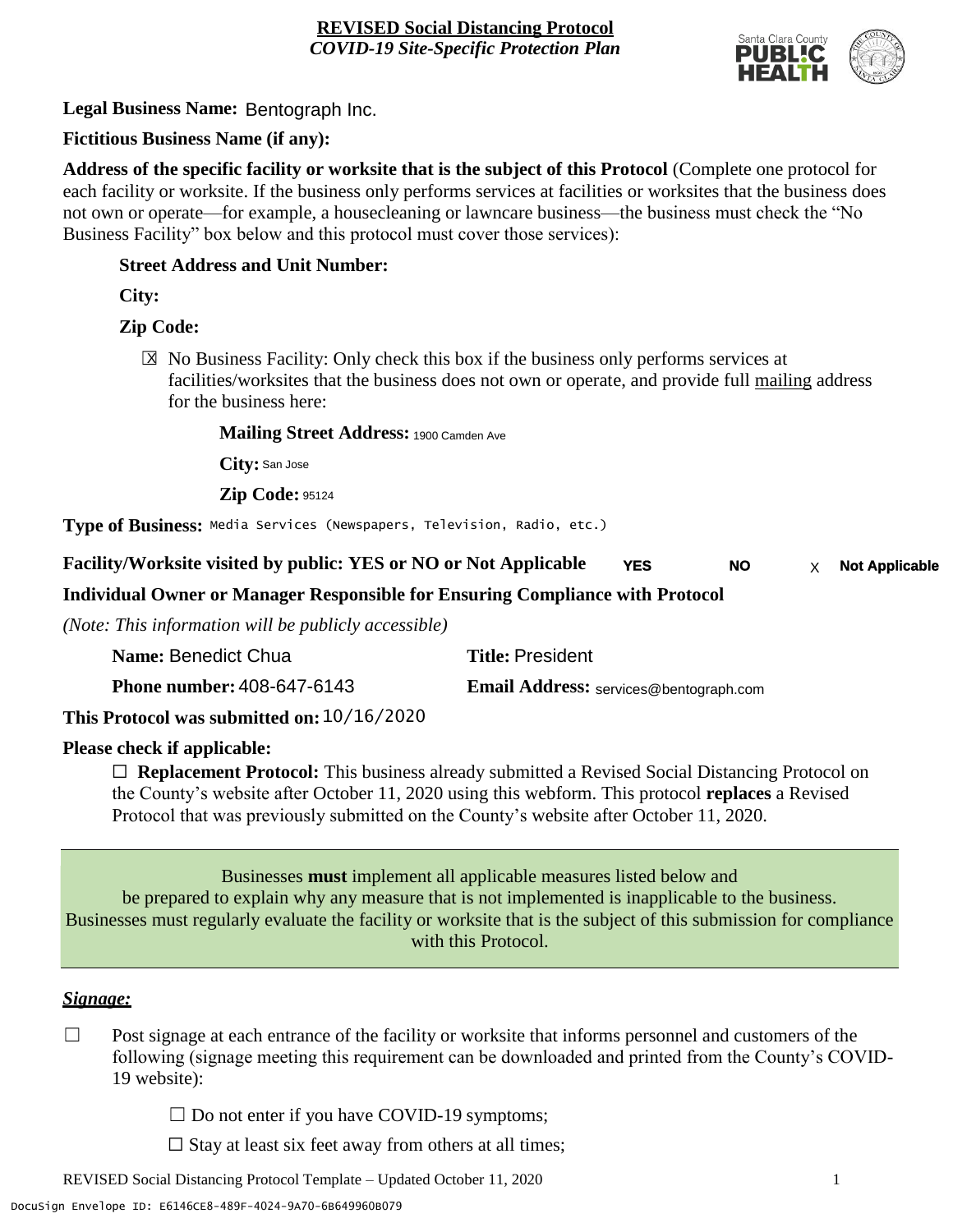

- $\Box$  Face coverings required to enter (except for very young children, if medically inadvisable, or for communication by or with people who are hearing impaired);
- $\Box$  Cover sneezes and coughs with cloth, tissue, or elbow;
- $\Box$  Do not shake hands or engage in unnecessary physical contact.
- □ Post signage at appropriate locations throughout the facility/worksite reminding everyone to wear face coverings and stay at least six feet away from others.
- ☐ Post a copy of your updated COVID-19 PREPARED Sign and Social Distancing Protocol Visitor Information Sheet at each entrance where they can easily be viewed. These documents will be provided to you electronically when you submit this Revised Social Distancing Protocol.

#### *Personnel Training:*

- After submission, distribute copies of the completed Protocol to all personnel, and train all personnel on this Protocol.  $\mathbf x$
- For businesses that perform services for facilities or worksites that the business does not own or operate, distribute a copy of the completed Protocol to the owner or operator of each facility or worksite where the business performs services.  $\mathbf{v}$
- Train personnel on basic information regarding COVID-19 from the CDC available at [https://www.cdc.gov/coronavirus/2019-ncov/index.html,](https://www.cdc.gov/coronavirus/2019-ncov/index.html) including how to prevent COVID-19 from spreading, who is especially vulnerable to the disease, and when to seek medical attention.  $\mathsf{X}$
- Train personnel on screening themselves for COVID-19 symptoms, including temperature and/or symptom checks using CDC guidelines available at [https://www.cdc.gov/coronavirus/2019-](https://www.cdc.gov/coronavirus/2019-ncov/symptoms-testing/symptoms.html) [ncov/symptoms-testing/symptoms.html.](https://www.cdc.gov/coronavirus/2019-ncov/symptoms-testing/symptoms.html) https://www.cdc.gov/coronavirus/2019- ncov/symptoms-testing/symptoms.html  $|\mathsf{X}|$
- Train personnel on the need to stay home and get tested if they have a frequent cough, fever, difficulty breathing, chills, muscle or body aches, headache, sore throat, nausea, vomiting, diarrhea, tiredness, or recent loss of taste or smell. Ensure all personnel know they must also stay home if they or someone they live with has been diagnosed with COVID-19, or if they've had close contact with someone diagnosed with COVID-19.  $\mathbf x$
- Train personnel on County guidance for when it is safe to return to work if they have COVID-19 symptoms, have tested positive for COVID-19, or have had close contact with someone who has tested positive for COVID-19. County guidelines are available at: [https://www.sccgov.org/sites/covid19/Pages/business-guidance.aspx#business\\_safety\\_guidance.](https://www.sccgov.org/sites/covid19/Pages/business-guidance.aspx#business_safety_guidance.) https://www.sccgov.org/sites/covid19/Pages/business-guidance.aspx#business\_safety\_guidance X
- Train personnel on the need for frequent handwashing with soap and water, mandatory face coverings, the importance of social distancing, and other measures required in this Protocol.  $\overline{\mathsf{x}}$
- Train personnel on the importance of getting tested for COVID-19 in accordance with County guidance available at [https://www.sccgov.org/sites/covid19/Pages/covid19-testing.aspx,](https://www.sccgov.org/sites/covid19/Pages/covid19-testing.aspx) and explain that testing is available through their healthcare provider or at free community testing sites [\(www.sccfreetest.org](http://www.sccfreetest.org/) ).  $\vert X \vert$
- Inform personnel that they can report any deficiencies in compliance with Social Distancing Protocol requirements by this business or any other at which they may work at [www.sccCOVIDconcerns.org](http://www.scccovidconcerns.org/) or by calling the County Office of Labor Standards Enforcement Advice Line at 866-870-7725.  $\overline{\mathbf{x}}$
- Inform personnel about employer or government-sponsored leave benefits that personnel may be entitled  $\boxtimes$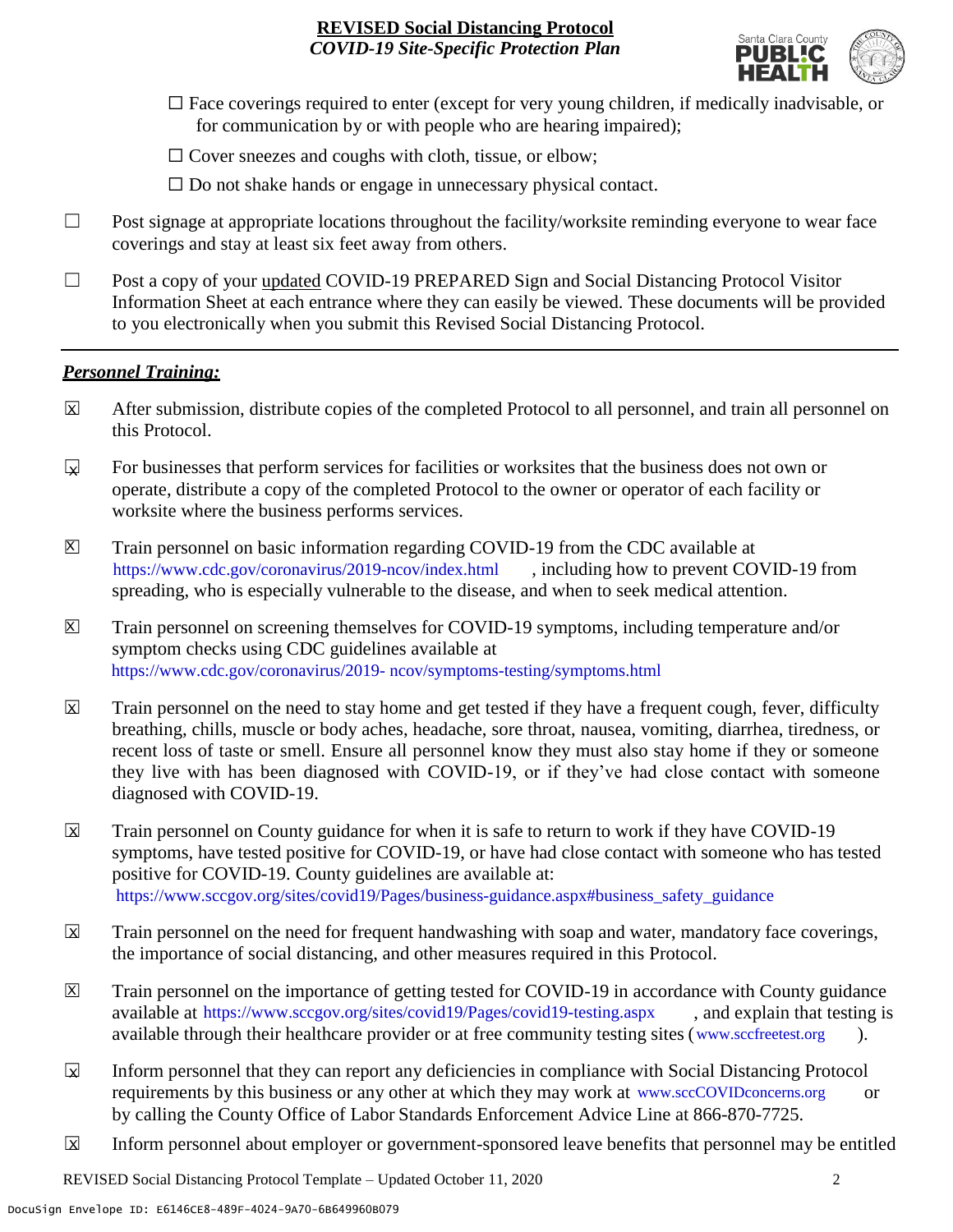

to receive, including those benefits identified at the following address: [https://www.labor.ca.gov/coronavirus2019/#chart.](https://www.labor.ca.gov/coronavirus2019/#chart) https://www.labor.ca.gov/coronavirus2019/#chart

- Train personnel on new or modified COVID-19 safety measures immediately upon updating this Protocol.  $\boxtimes$
- $\Box$  Optional—Describe other measures this business plans to take to train personnel on COVID-19 safety and related issues:

### *Individual Control Measures and Screenings:*

- Maximize the number of personnel who work from home. Businesses must direct all personnel who can perform their assigned work duties from home to do so, and they must prohibit those personnel from performing those work duties at the facility or worksite.  $|\overline{X}|$
- For personnel who are not working from home:  $\boxtimes$ 
	- Direct all workers not to come to work if sick or exhibiting symptoms of COVID-19.  $\overline{\mathbf{x}}$
	- Ask all personnel if they have COVID-19 symptoms at the beginning of each shift, and screen all other people before they enter the facility or worksite. Send personnel home if they report COVID-19 symptoms. (\*Note, temperature screenings with thermometer or thermal scanner are not required, and can increase COVID-19 risk if many employees convene in the same place for temperature screening.) X
	- Require all persons, except those exempted from face covering requirements, to properly wear face coverings at all times in accordance with the California Department of Public Health's mandatory Guidance for the Use of Face Coverings and the Health Officer's Order. Exemptions to the face coverings requirement include very young children, people for whom face coverings are medically inadvisable, or for communication by or with people who are hearing impaired.  $\mathbf{X}$
- □ Optional—Describe other measures:

# *Handwashing and Hand-Sanitizing Protocols:*

- Encourage frequent handwashing or use of hand sanitizer and provide frequent breaks for handwashing.  $\boldsymbol{\nabla}$
- ☐ Hand sanitizer and/or soap and water are available at or near the site entrance, at checkout counters, and at various locations throughout the site to enable the public and staff to frequently clean their hands.
- $\Box$  Handwashing and other sanitary facilities are operational and stocked at all times.
- ☐ Optional—Describe other measures:

# *Cleaning and Disinfecting Protocols*

☐ Thoroughly and regularly clean any high traffic areas (including seating areas, break rooms, bathrooms, and other common areas) and frequently disinfect any high-contact surfaces (including doorknobs, handrails, counters, tables, checkout areas, cash registers, telephones, elevator controls, etc.).  $\overline{\mathsf{x}}$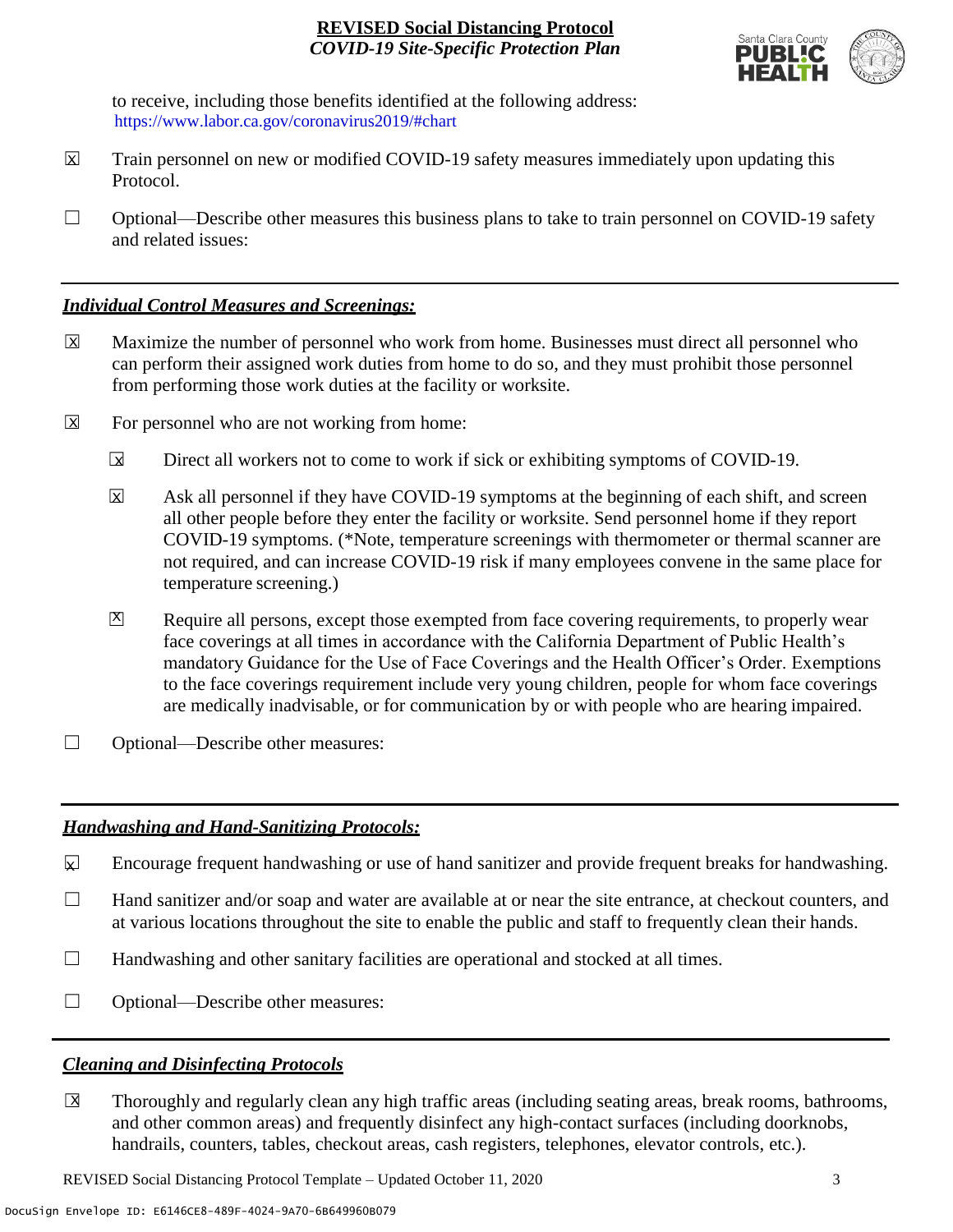

- □ Disinfecting wipes that are effective against COVID-19 are available for use by customers and personnel near shopping carts and baskets if shopping carts and baskets are used at the facility.
- $\Box$  Assign staff to disinfect carts and baskets regularly that are used at the facility if shopping carts and baskets are used at the facility.
- ☐ Disinfect any shared equipment and touchable surfaces like payment portals and pens after each use.
- ☐ Install contactless devices (including contactless payment systems, motion sensor lights, automatic soap and towel dispensers, and contactless timecard systems) if possible.
- $\Box$  Adjust operational hours to provide adequate time for cleaning and stocking with social distancing, and provide time for any workers to clean between shifts.
- $\Box$  To improve ventilation, filtration, and outdoor air exchange:
	- $\Box$  Evaluate HVAC system (if applicable) to make sure it is properly functioning, and have it regularly serviced.
	- $\Box$  Consider upgrades to HVAC and building air filtration systems and implement any feasible improvements to these systems (for example, to enhance air filtration efficiency and increase the percentage of outdoor air through the HVAC system).
	- $\Box$  Open windows and doors throughout the facility when environmental, building, and safety conditions allow.
- ☐ Optional—Describe other measures:

#### *Measures to Maintain Social Distancing:*

- $\Box$  Limit the number of people in the facility/worksite to allow adequate social distancing (six feet minimum) at all times and to comply with any applicable capacity restrictions in the Health Officer Order.
	- $\Box$  Review, comply with, and enforce any applicable capacity limitations for the facility, following all instructions listed at www.sccgov.org/covidcapacity
- $\Box$  Designate a staff person to ensure that the maximum number of occupants is not exceeded, that all persons are wearing face coverings if required by the Health Officer Order, and that people entering comply with other provisions of this Protocol. Ensure that this person is more than six feet away from others to maintain adequate social distance.
- $\Box$  Require that all persons at the facility/worksite stay at least six feet away from all other persons, except as strictly necessary to perform job functions.
- $\Box$  Place tape or other markings at least six feet apart in customer line areas inside the store and on sidewalks at public entrances with signs directing customers to use the markings to maintain social distance.
- $\Box$  If feasible, increase remote (online and telephone) purchasing, delivery, and curbside pickup service options.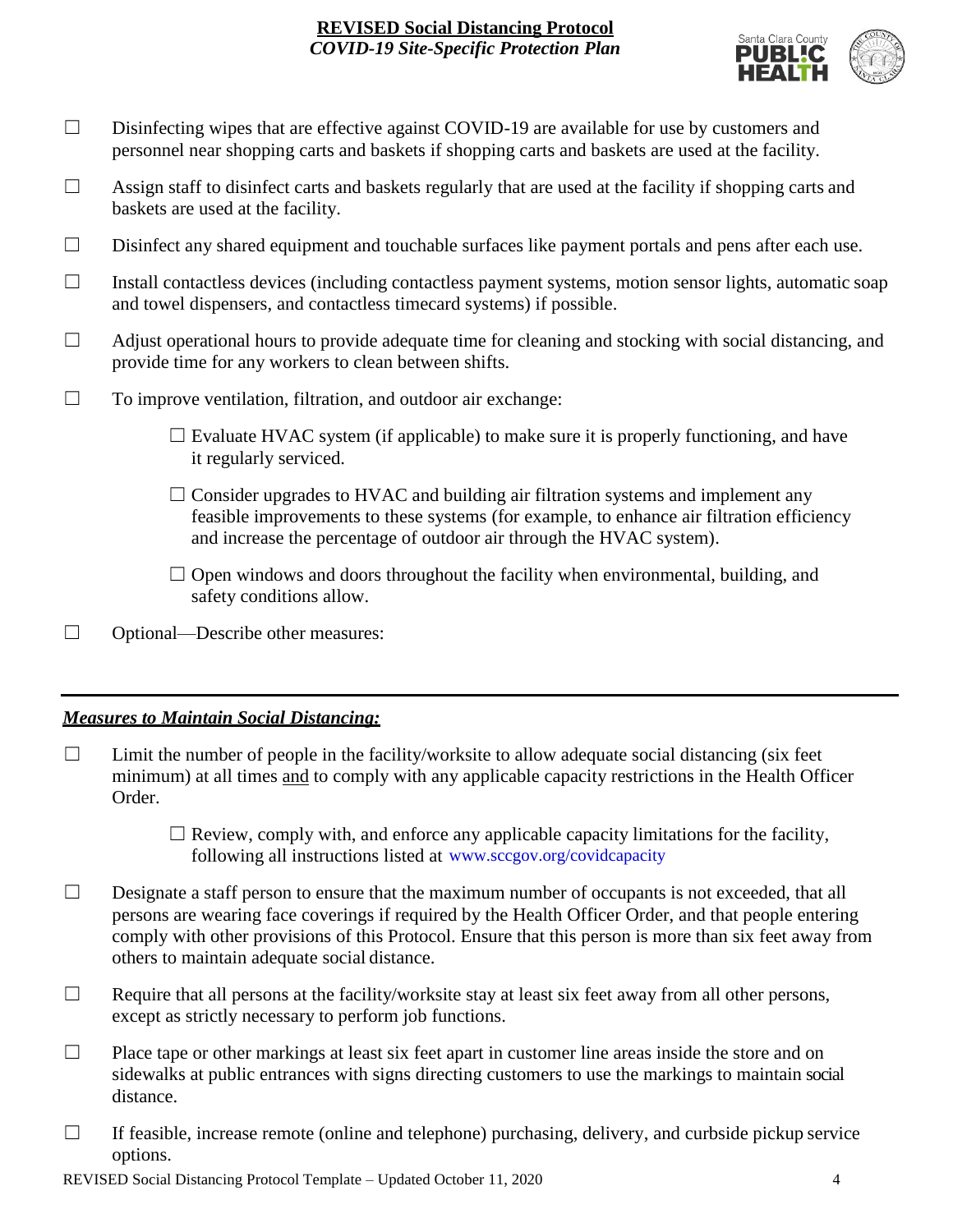

- $\Box$  Separate order areas from delivery areas to prevent customers from gathering.
- $\Box$  Minimize any in-person meetings and adjust those that are necessary to ensure adequate social distancing.
- $\Box$  Stagger personnel breaks, in compliance with wage and hour regulations, to reduce the number of workers taking breaks together.
- $\Box$  Where possible, create outdoor break areas with shade covers as a substitute for indoor break areas. Encourage staff to eat their meals and take their breaks socially distanced outdoors when conditions allow.
- ☐ Limit access to or close indoor break rooms to encourage use of outdoor break areas and prevent crowding. Discourage or prohibit eating or drinking in small, enclosed break rooms if less risky alternative areas exist for staff to take their meals (such as outdoors or socially distanced at individual workstations).
- $\Box$  Require workers to maintain 6-foot social distance at all times while on breaks, and preferably more distance if eating or drinking. Reconfigure break areas to facilitate social distancing.
- $\Box$  Maximize the use of outdoor space for interactions or transactions with customers to minimize the time that customers and personnel are indoors, particularly when in close proximity to one another.
- □ Optional—Describe other measures:

#### *Procedure if a Person at the Facility/Worksite Tests Positive for COVID-19*

- $\boxtimes$  Review and comply with all measures listed at [www.sccsafeworkplace.org](http://www.sccsafeworkplace.org/) in the event of a confirmed case of COVID-19 amongst personnel. X
- ☐ Create, and post in an area easily viewable by personnel, a plan to comply with all applicable in the event of a confirmed case of COVID-19 amongst personnel. Depending on the type of facility, these measures will likely include, among others: measures listed at www.sccsafeworkplace.org  $\overline{X}$ 
	- $\Box$  Immediately removing the infected person from the facility/worksite and ensuring they are no longer occupying the same space as any other personnel.
	- $\Box$  Instructing the infected person to stay home and isolate in accordance with the instructions listed at [www.sccsafeworkplace.org.](file:///C:/Users/raphael.rajendra/AppData/Local/Microsoft/Windows/INetCache/Content.Outlook/PTLHNOTE/www.sccsafeworkplace.org) www.sccsafeworkplace.org
	- $\Box$  Notifying the County Public Health Department within four hours of learning of the positive case by following the instructions at www.sccsafeworkplace.org
	- $\Box$  Identifying any workers (and customers, if known) who had close contact with the infected person.
	- $\Box$  Complying immediately with any case investigation, contact tracing, and worksite investigation measures by the County Public Health Department. This will include providing the names, addresses, phone numbers, and work dates and times for close contacts of the infected person, which employers are required by law to provide to the County Public Health Department upon request.
- REVISED Social Distancing Protocol Template Updated October 11, 2020 5  $\Box$  Excluding all close contacts from the facility/worksite or any other jobsite in accordance with